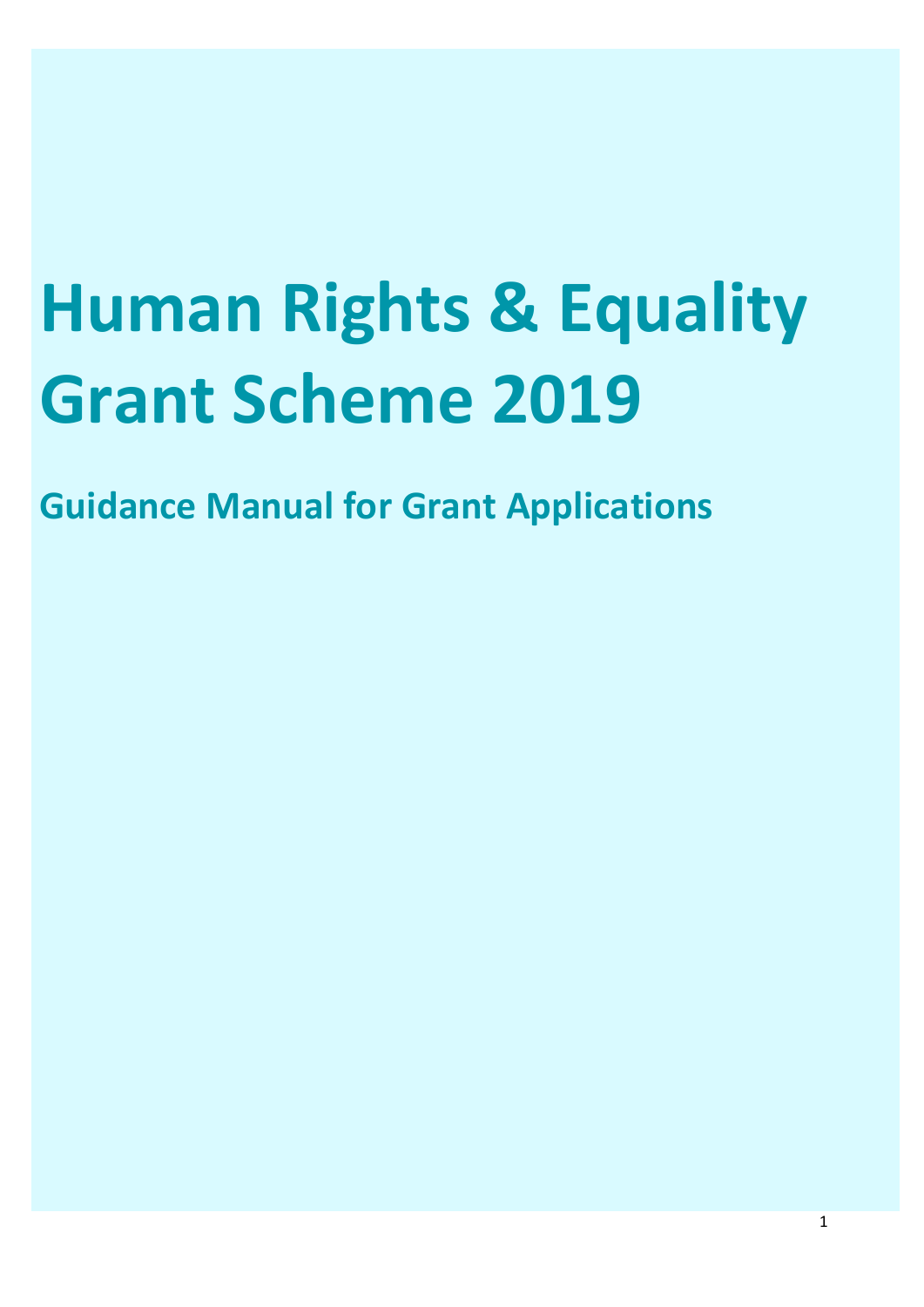Irish Human Rights and Equality Commission 16-22 Green St Dublin 7 D07 CR20 +353 (0) 1 8589601 grants@ihrec.ie www.ihrec.ie @\_IHREC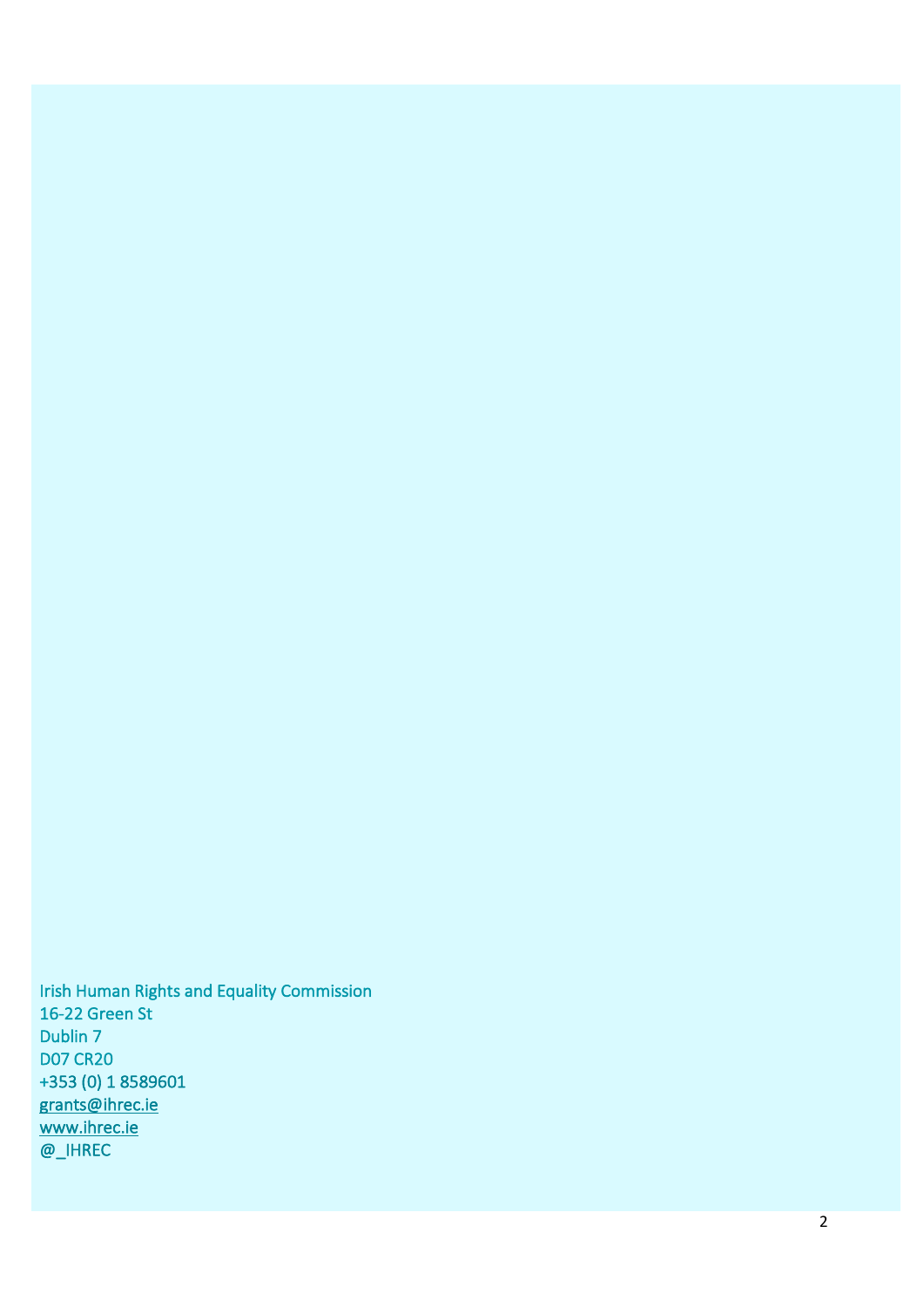# **Contents**

|                                                                                                         | 1. The Irish Human Rights and Equality Commission<br>1.1 Purpose and Mandate                         | 4        |
|---------------------------------------------------------------------------------------------------------|------------------------------------------------------------------------------------------------------|----------|
|                                                                                                         | 2. Human Rights and Equality Grants Scheme<br>2.1 Introduction and Overview                          | 5<br>5   |
|                                                                                                         |                                                                                                      | 5        |
|                                                                                                         | 2.2 Themes                                                                                           | 5        |
|                                                                                                         | 2.3 Eligible Applicants                                                                              | 6        |
|                                                                                                         | 2.4 Funding Themes Explained                                                                         | 6<br>6   |
|                                                                                                         | 2.5 Activities Supported by the Grants Scheme                                                        | 8        |
|                                                                                                         | 3. Applying for a Grant                                                                              | 10       |
|                                                                                                         | 3.1 Introduction and Overview                                                                        | 10       |
|                                                                                                         | 3.2 Application Form                                                                                 | 10       |
|                                                                                                         | 4. Assessment and Awards                                                                             | 13       |
|                                                                                                         | 4.1 Evaluation of Applications                                                                       | 13<br>13 |
|                                                                                                         | 4.2 Assessment Criteria and Scoring                                                                  | 13       |
|                                                                                                         |                                                                                                      | 13       |
|                                                                                                         | 4.3 Notice of Outcome                                                                                | 13       |
|                                                                                                         | 4.4 Conditions of Offer                                                                              | 13<br>14 |
|                                                                                                         | 4.5 Payment of Grant                                                                                 | 14       |
|                                                                                                         | 4.6 Monitoring and Interim Reports                                                                   | 14       |
|                                                                                                         | 4.7 Final Project and Financial Report                                                               | 14       |
|                                                                                                         | 4.8 Review by the Irish Human Rights and Equality Commission                                         | 14       |
|                                                                                                         |                                                                                                      | 15<br>16 |
| 5. Grant Application Support<br>Annex A: Economic, social & cultural rights to housing, health and work |                                                                                                      |          |
|                                                                                                         | Annex B: Equality Legislation as it relates to social and economic rights<br>Annex C: Marking Scheme | 19<br>21 |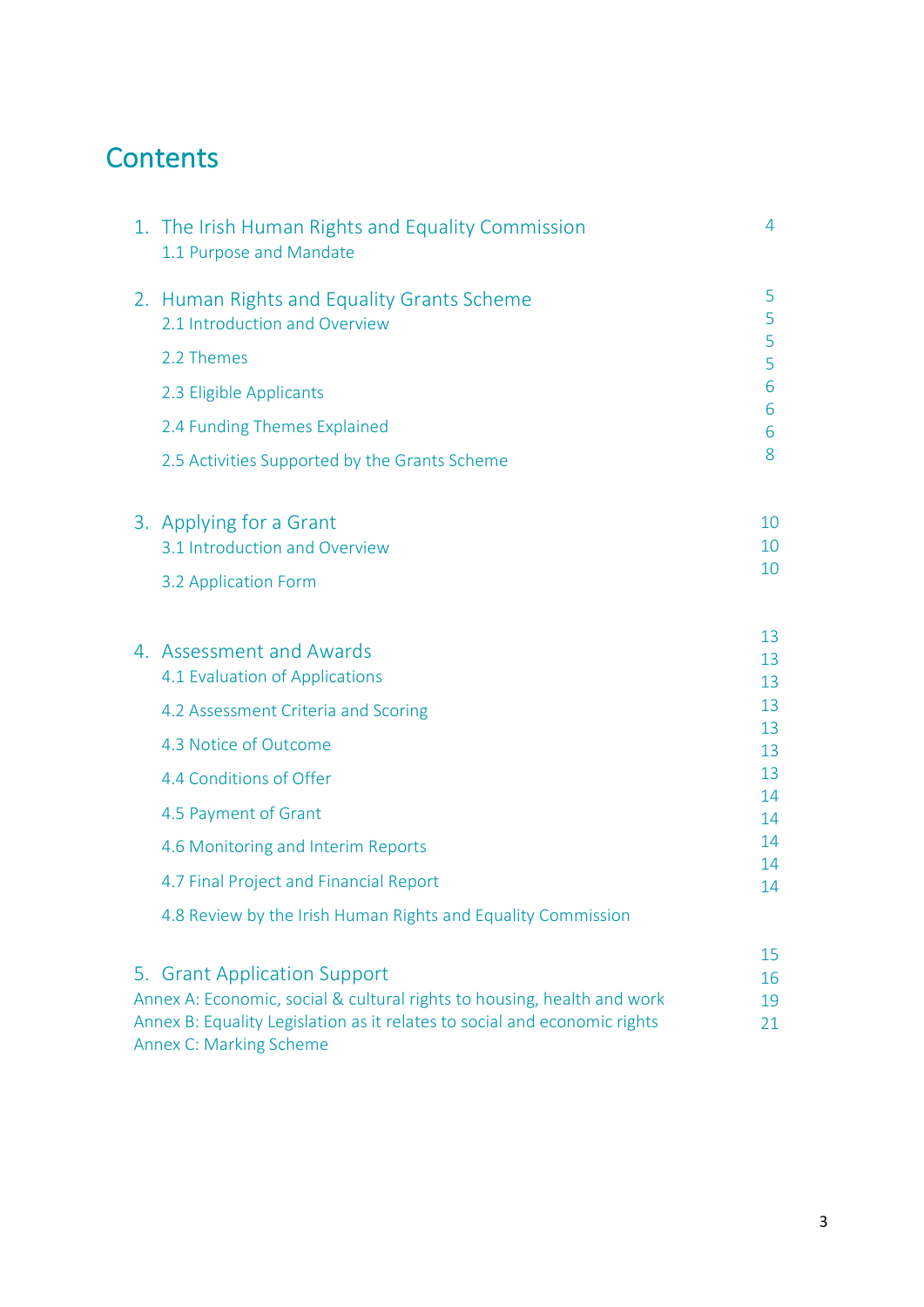# 1. The Irish Human Rights and Equality Commission

# 1.1 Purpose and Mandate

The Irish Human Rights & Equality Commission (the Commission) is an independent statutory body, established on 1 November 2014 under the Irish Human Rights and Commission (IHREC) Act 2014. The Commission is Ireland's National Human Rights Institution (NHRI) and National Equality Body (NEB).

Under the IHREC Act, the overall functions of the Commission are:

a. To protect and promote human rights and equality;

b. To encourage the development of a culture of respect for human rights, equality and intercultural understanding in the State;

c. To promote understanding and awareness of the importance of human rights and equality in the State;

d. To encourage good practice in intercultural relations, to promote tolerance and acceptance of diversity in the State and respect for the freedom and dignity of each person, and;

e. To work towards the elimination of human rights abuses, discrimination and prohibited conduct.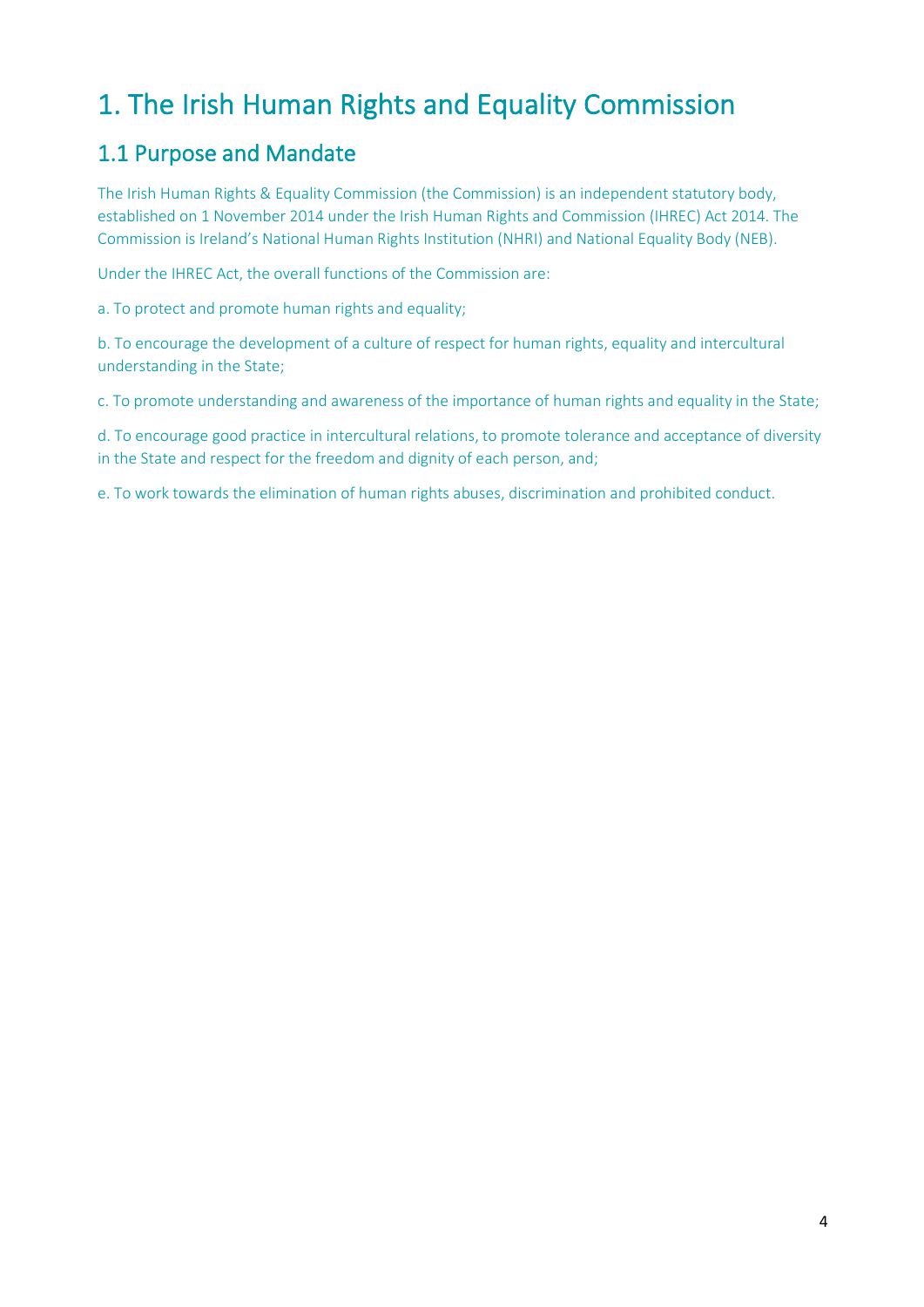# 2. Human Rights and Equality Grants Scheme

### 2.1 Introduction and Overview

The Irish Human Rights and Equality Commission Act 2014 gives the Commission powers to provide grants to other bodies to carry out certain activities to promote human rights and equality.

The Irish Human Rights and Equality Commission has prioritised as a cross-cutting priority in its 2019-2021 Strategy Statement the advancement of the social and economic rights to housing, health and decent work. Recognising the inter-related nature of these rights, adopting and applying them plays a fundamental role in the creation of a more just, inclusive and sustainable society, and the Commission is committed to advancing socio-economic rights and social protection of all families and individuals.

The Commission has also committed to strengthen its relationship with civil society and foster an enabling environment for human rights development. It has prioritised increased awareness of human rights and understanding of the means to vindicate them by people facing the greatest barriers to justice.

In this context, the Human Rights and Equality Grants Scheme 2019/20 is supporting civil society organisations to promote and advance the economic and social rights to housing/accommodation, health and decent work.

# 2.2 Themes

The Grants scheme has three themes:

- Theme A: Housing/accommodation
- Theme B: Health
- Theme C:  $\qquad \qquad$  Decent work<sup>1</sup>

The total grant fund under the Human Rights & Equality Grant Scheme 2019/20 is €350,000.

Proposals will be accepted for:

- (a) general grants of up to €20,000 or
- (b) small grants of up to  $€6,000$

A goal of the Commission in offering this grants scheme is to support capacity building among rights holder and community led groups. It would encourage such organisations to apply for support as is appropriate to their scale and function within the parameters of the scheme as set out here.

Under this Scheme, eligible organisations can submit a maximum of one application.

 <sup>1</sup> International Labour Organisation definition of Decent Work - <sup>2019</sup>

<sup>&</sup>quot;Involves opportunities for work that is productive and delivers a fair income, security in the workplace and social protection for families, better prospects for personal development and social integration, freedom for people to express their concerns, organize and participate in the decisions that affect their lives and equality of opportunity and treatment for all women and men." https://www.ilo.org/global/topics/decent-work/lang--en/index.htm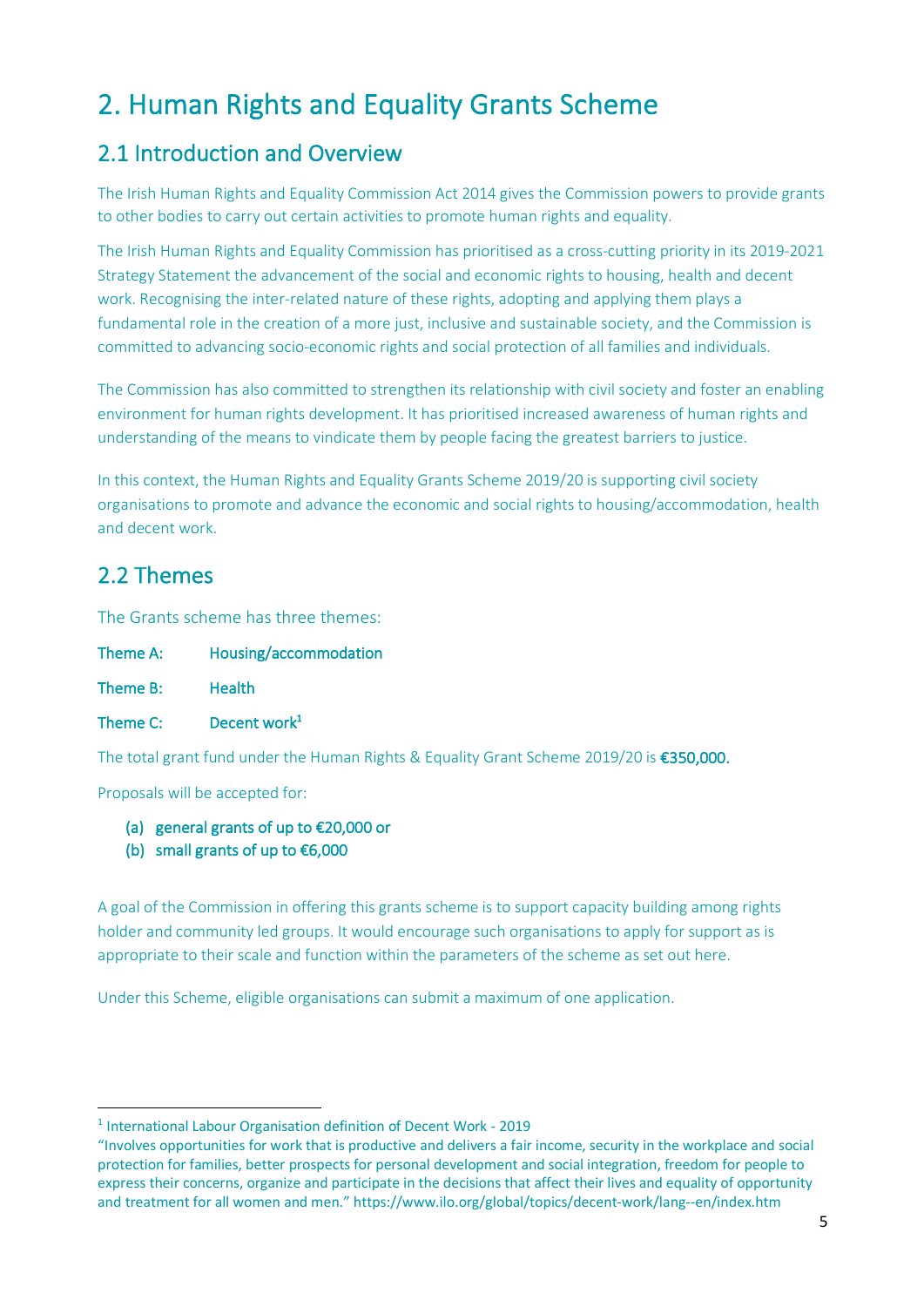# 2.3 Eligible Applicants

The Human Rights and Equality Grants Scheme is open to Irish-based civil society organisations. This includes community and voluntary organisations, non-governmental and not-for-profit organisations and groups representing geographic communities or communities of interest, and trade unions.

Applications from rights holder and community-led groups are encouraged.

Applications involving a collaborative partnership between two or more organisations are welcome. However, such applications must be made in the name of one lead civil society organisation acting as the applicant. The lead applicant will have full financial responsibility for the proposal and for meeting all of the terms and conditions of any grant awarded.

An applicant organisation must have an up-to-date tax clearance or charitable status or be a registered company. The Commission may require financial statements/audited accounts/or bank balance details from application organisations prior to awarding any grant under this Scheme.

# 2.4 Funding Themes Explained

The 2019/20 Human Rights and Equality Grants Scheme aims to support civil society organisations to promote and advance economic and social rights and equality. It has three thematic areas: housing/accommodation, health and decent work. For more information, see Annex A.

#### Theme A: Housing/accommodation

The right to adequate housing comes from the right to an adequate standard of living under international human rights law.<sup>2</sup> The International Covenant on Economic, Social and Cultural Rights recognises "the right of everyone to an adequate standard of living for himself and his family, including adequate food, clothing and housing, and to the continuous improvement of living conditions."3 It applies to everyone: individuals, as well as families, are entitled to adequate housing regardless of age, economic status, group, or other affiliation or status and should not be subject to any form of discrimination.<sup>4</sup>

While this right has limited enforceability under Irish law currently, people are protected against discrimination in relation to housing and accommodation under equality legislation.

The Equal Status Acts 2000-2015 ('ESA') prohibit discrimination, harassment, and sexual harassment in access to and use of goods and services, including housing and accommodation. The nine protected grounds under the ESA are gender, civil status, family status, sexual orientation, disability, age, race, religion and membership of the Traveller community. The ESA also protect people in receipt of rent supplement, housing assistance payments (HAP) or other social welfare payments against discrimination when they are accessing accommodation or related services and amenities.

The 2019/20 Grants scheme supports approaches that:

- Build people's awareness and understanding of the right to housing/accommodation and how it relates to other rights;
- Assist people to vindicate their right to housing/accommodation;
- Facilitate dialogue on housing/accommodation from a human rights and equality perspective;

<sup>&</sup>lt;sup>2</sup> General comment No. 4 at paragraph 1, Committee on Economic social and Cultural Rights.

<sup>3</sup> https://www.ohchr.org/en/professionalinterest/pages/cescr.aspx

<sup>4</sup> General comment No. 4 at paragraph 6, Committee on Economic social and Cultural Rights.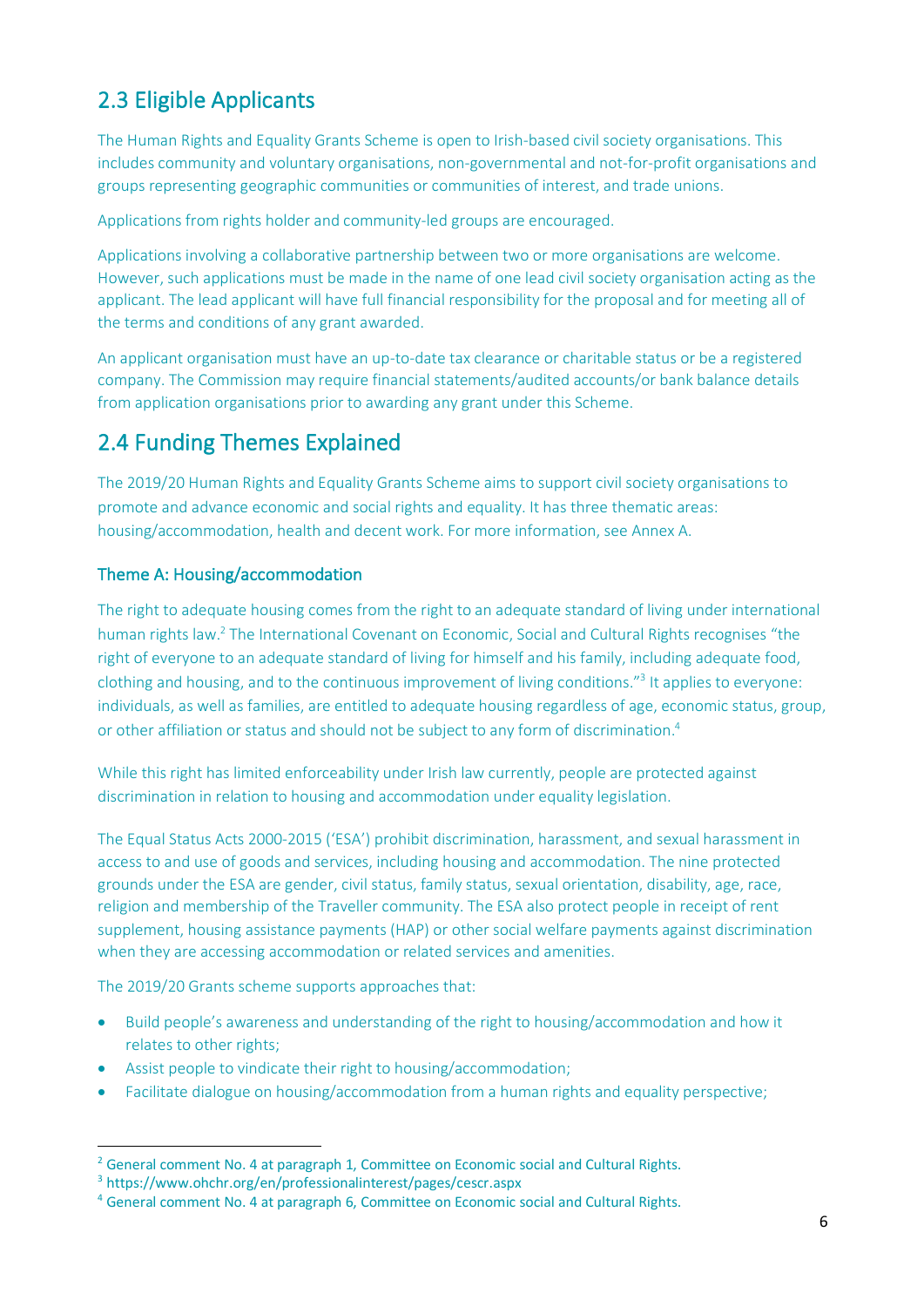- Support equal treatment in the provision of housing and accommodation on the grounds of gender, race, disability, civil status, family status, sexual orientation, religion, age and membership of the Traveller community or in receipt of housing assistance;
- Strengthen the capacity of civil society and community groups to engage with Government departments and public bodies to meet their obligations under the Public Sector Equality and Human Rights Duty<sup>5</sup> and to hold them to account more effectively;
- Provides a qualitative and/or quantitative evidence base to inform the development of rights based legislation, policy and practice.

#### Theme B: Health

Every human being is entitled to the enjoyment of the highest attainable standard of physical and mental health under international human rights law.<sup>6</sup> The right to health embraces a wide range of socio-economic factors that promote conditions in which people can lead a healthy life, and extends to the underlying determinants of health, such as food and nutrition, housing, access to safe water and sanitation, safe and healthy working conditions, and a healthy environment.<sup>7</sup>

People are protected against discrimination in accessing and using health care services under equality legislation. The Equal Status Acts 2000-2015 ('ESA') prohibit discrimination, harassment, and sexual harassment in access to and use of goods and services. This includes healthcare services. The nine protected grounds under the ESA are gender, civil status, family status, sexual orientation, disability, age, race, religion and membership of the Traveller community.

The 2019/20 Grants scheme supports approaches that:

- Build people's awareness and understanding of their right to health and how it relates to other rights
- Assist people to vindicate their right to health;
- Facilitate dialogue on health from a human rights and equality perspective;
- Support equal treatment in relation to health services on the grounds of gender, race, disability, civil status, family status, sexual orientation, religion, age and membership of the Traveller community and housing assistance (HAP);
- Strengthen capacity of civil society and community groups to engage with Government departments and public bodies to meet their obligations under the Public Sector Equality and Human Rights Duty<sup>8</sup> and to hold them to account more effectively;
- Offer research and policy analysis on health from a human rights and equality perspective that provides an evidence base to inform the development of rights based legislation, policy and practice.

 <sup>5</sup> Section 42 of the Irish Human Rights and Equality Commission Act 2014 imposes a statutory obligation on public bodies in performing their functions to have regard to the need to: eliminate discrimination; promote equality of opportunity and treatment for staff and service users; and protect the human rights of, staff and services users. For more information see: https://www.ihrec.ie/our-work/public-sector-duty/

<sup>6</sup> This is provided for under the United Nations International Covenant on Economic, Social and Cultural Rights (ICESCR); as well as the European Social Charter (Revised) of the Council of Europe.  $\frac{7}{1}$  Ibid.

<sup>8</sup> See above at 5.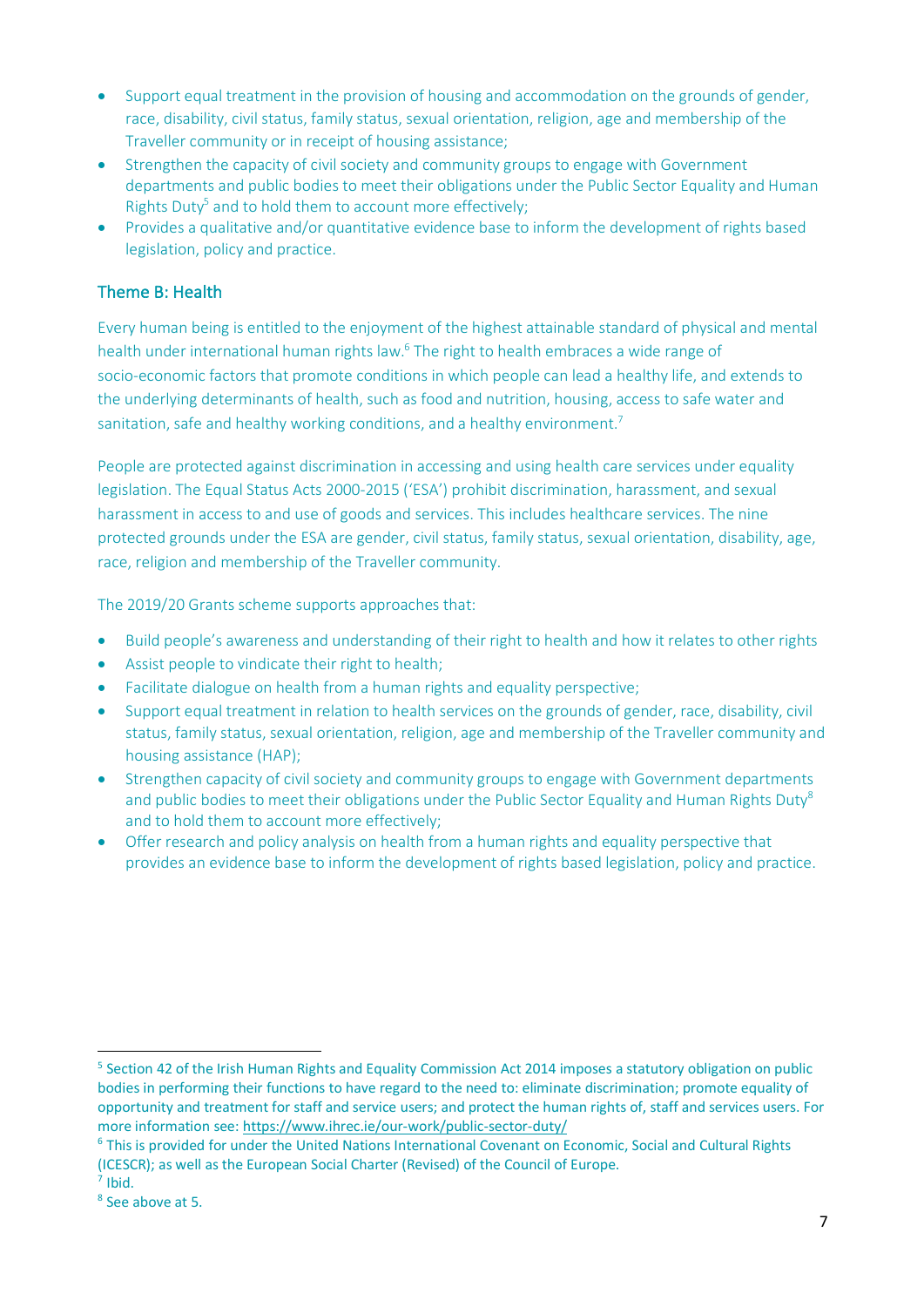#### Theme C: Decent Work

Decent work involves opportunities for work that is productive and delivers a fair income, security in the workplace and social protection for families, better prospects for personal development and social integration, freedom for people to express their concerns, organize and participate in the decisions that affect their lives and equality of opportunity and treatment for all women and men.<sup>9</sup>

A framework of Irish law, European Union law and international law governs the provision of employment in Ireland $10$ 

People are protected against discrimination in relation to employment under equality legislation. The *Employment Equality Acts 1998-2015* ('EEA') prohibit discrimination, harassment and sexual harassment in employment, including vocational training and work experience under a contract of employment. The nine protected grounds under the EEA are gender, civil status, family status, sexual orientation, disability, age, race, religion, membership of the Traveller community.

The Grants scheme supports approaches that:

- Build people's awareness and understanding of their right to decent work and how it relates to other rights;
- Assist people to vindicate their right to decent work;
- Facilitate dialogue on decent work from a human rights and equality perspective;
- Support equal treatment in relation to employment on the grounds of gender, race, disability, civil status, family status, sexual orientation, religion, age and membership of the Traveller community and being in receipt of housing assistance;
- Strengthen capacity of civil society and community groups to engage with Government departments and public bodies to meet their obligations under the Public sector Equality and Human Rights Duty<sup>11</sup> and to hold them to account more effectively;
- Offer research and policy analysis on housing from a human rights and equality perspective that provides an evidence base to inform the development of rights based legislation, policy and practice.

### 2.6 Activities Supported by the Grant Scheme

The Grants Scheme will support a broad range of initiatives, including for example:

#### Undertake research, legal or policy analysis

- Quantitative, qualitative or participatory research;
- Data gathering and analysis on health, housing or decent work from a human rights and equality perspective;
- Analysing and documenting models of good practice to promote and advance the rights to health, housing or decent work.

 <sup>9</sup> International Labour Organisation definition of Decent Work – 2019 https://www.ilo.org/global/topics/decentwork/lang--en/index.htm

<sup>&</sup>lt;sup>10</sup> For example, see the Employment (Miscellaneous Provisions) Act 2018; the Workplace Relations Act 2015; Organisation of Working Time Act 1997; the Charter of Fundamental Rights of the European Union; the European Working Time Directive (2003/88/EC); and the European Social Charter (Revised). 11 See above at 5.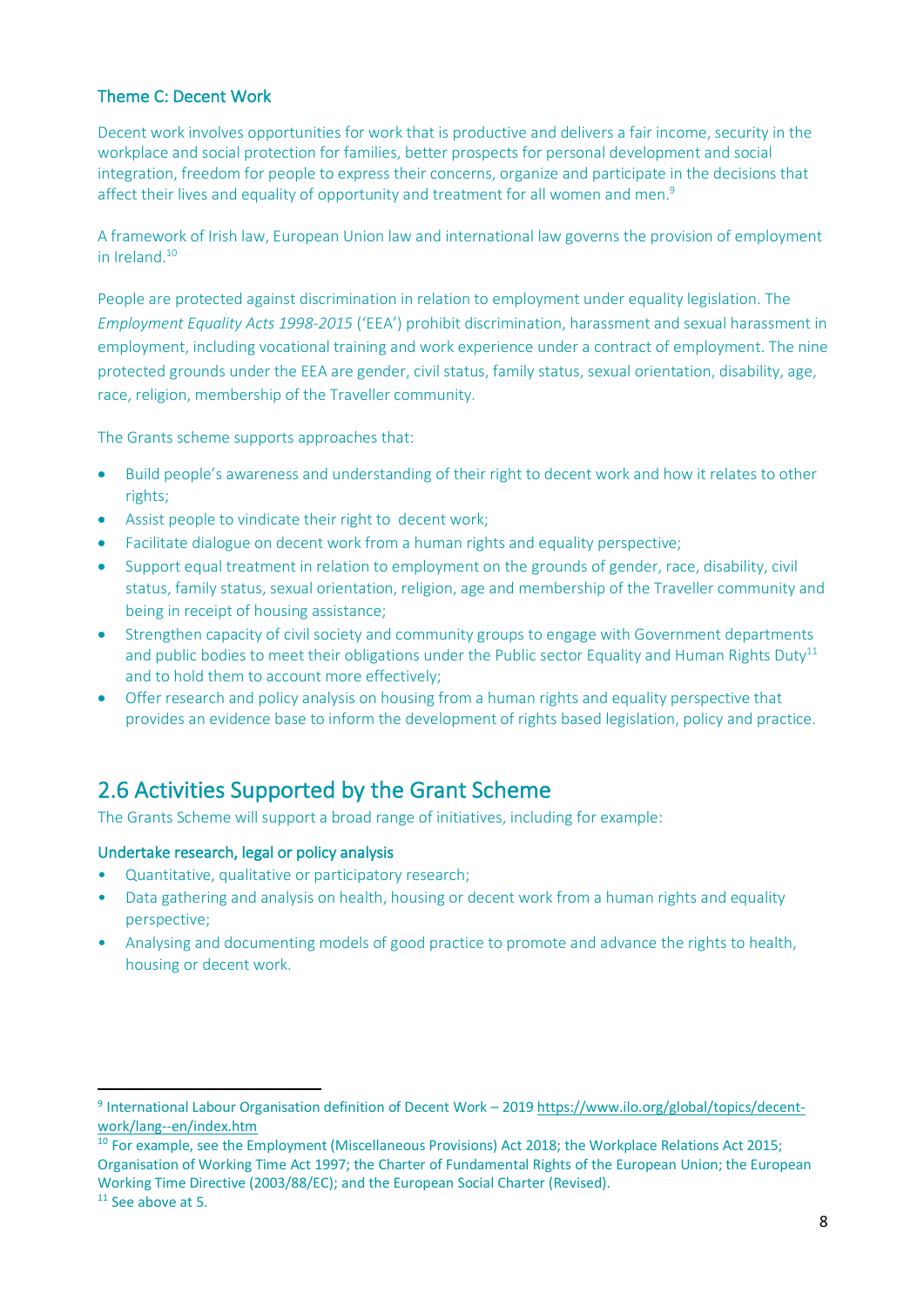#### Raise awareness and share learning

- developing, publishing and disseminating materials;
- organising conferences, seminars and round-tables;
- generating creative and/or participatory spaces for awareness raising, learning and dialogue;
- developing of digital tools, and campaigns on the right to health, housing and/or decent work.

#### Provide training and education to build capacity of rights holders

- Carrying out participatory education and training activities;
- Producing education and training resources in paper, digital or other formats.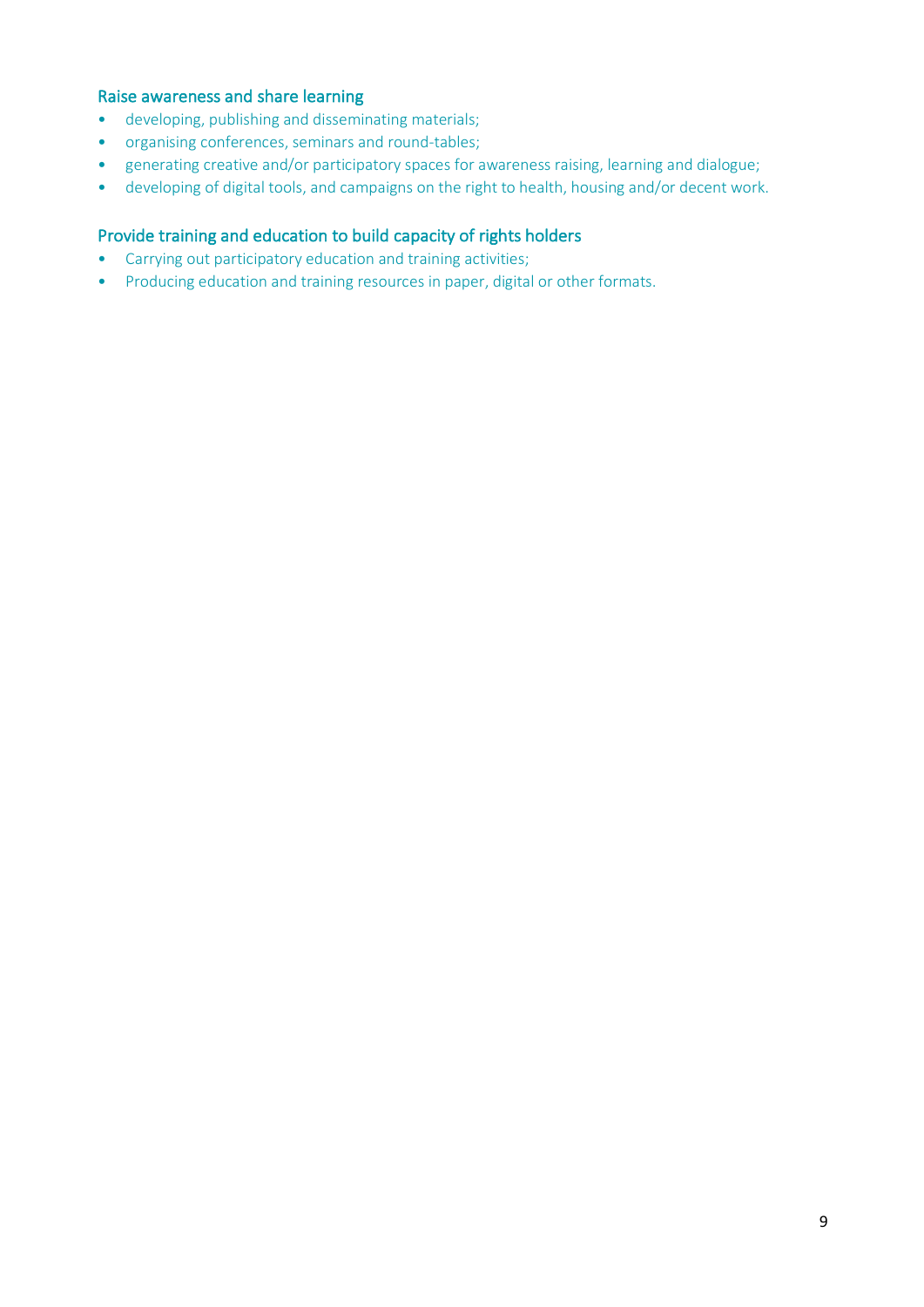# 3. Applying for a Grant

### 3.1 Introduction and Overview

Grant applications must be submitted on the application form provided.

Under this scheme, eligible organisations can submit a maximum of one application.

Applications can be submitted:

- By email to grants@ihrec.ie (please use the subject line 'Human Rights & Equality Grant Scheme 2019')
- By post to 'Human Rights and Equality Grant Scheme 2019' Irish Human Rights and Equality Commission, 16-22 Green Street, Dublin 7, D07 CR20.

#### The closing date for receipt of applications is Monday 15 April 2019 at 5.00pm.

Applications, whether submitted by email or post, must be received by the closing time and date indicated above.

Applications after this time and date will not be considered. For postal applications, a postage stamp with the closing date is not sufficient.

# 3.2 Application Form

The application form is comprised of six parts: It is important that applicant organisations complete the application form taking into account the overall aim, funding themes and approaches supported by the grants scheme, so that applications meet the requirements of the grant and can be assessed adequately by the assessment panel.

#### Part A: Organisational Details

This part asks for basic information about the applicant organisation, the lead person for this grant application and – where applicable - any partner organisation/group of organisations.

#### Part B: Funding Themes

This part asks applicants to indicate which funding theme the proposed activity falls under.

#### Part C: Project Proposal

This part asks applicants for details of the project for which applicants are seeking funding. This covers the aims and objectives of the project, the key actions or activities involved, and the intended outcomes/results.

The information provided in this part is particularly relevant to the 'Quality of Proposal' section of the Marking Scheme. Therefore, it is important that applicants ensure that they provide clear and sufficient detail to allow the assessment panel to adequately consider and score the proposal.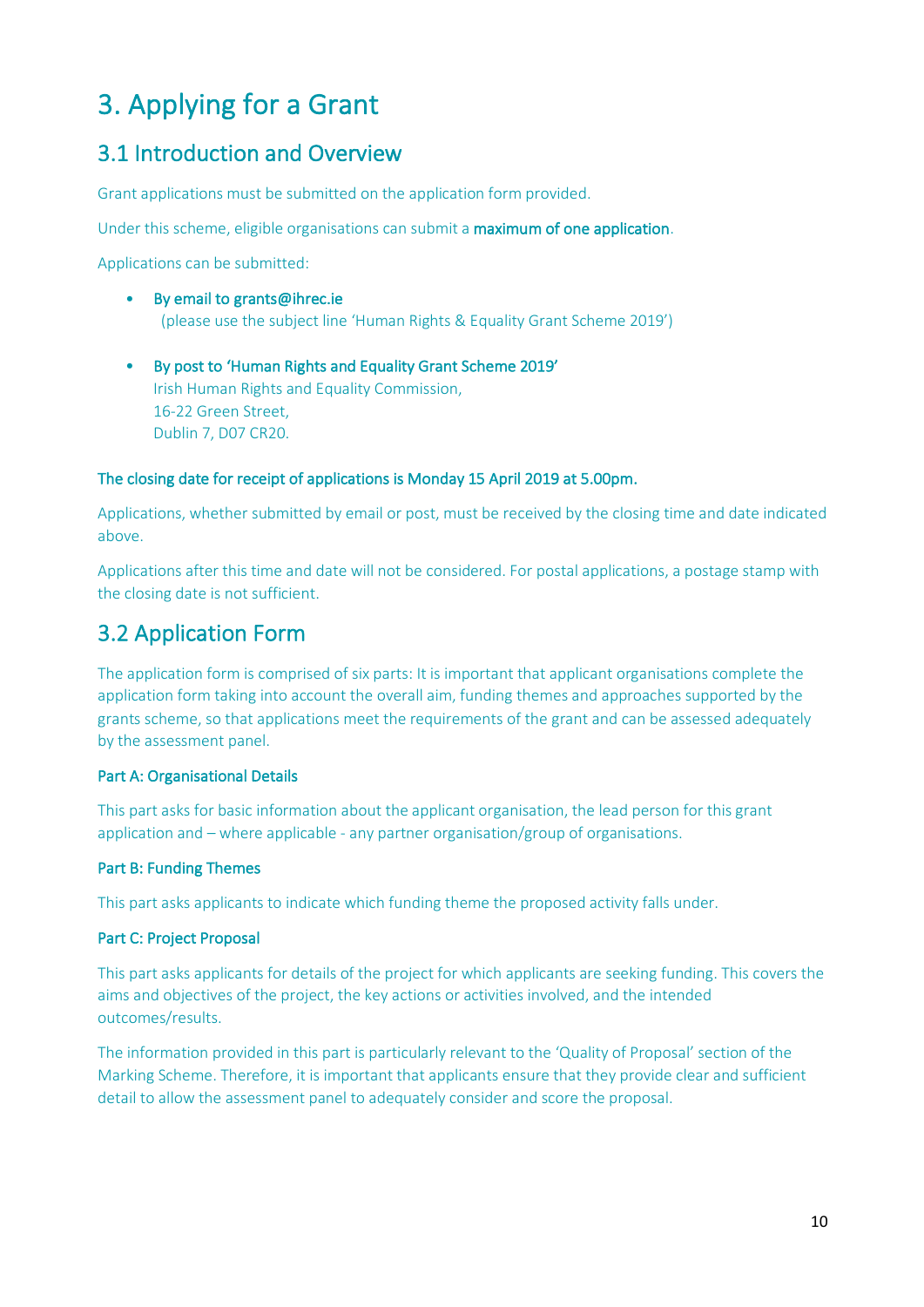#### Part D: Organisational and Implementation Capacity

This part asks for information on the work of the applicant organisation (and partner organisations where applicable), its capacity to implement the project that is being proposed, and on how the project will be delivered and by whom.

The information provided in this part is particularly relevant to the 'Organisational and Implementation Capacity' section of the Marking Scheme. Therefore, it is important that applicants ensure that they provide clear and sufficient detail to allow the assessment panel to adequately consider and score the proposal.

#### Part E: Project Budget and Costings

This part asks for information on the funding being applied for, the total amount sought and a breakdown of the project costs. All costs should be quoted in Euro and should include VAT.

The information provided in this part is particularly relevant to the 'Costs' section of the Marking Scheme. Therefore it is important that applicants ensure that they provide clear and sufficient detail to allow the assessment panel to adequately consider and score the proposal.

Applicants are asked to breakdown their costs across a number of headings. Please note that not all of these headings will apply in each case. These headings are:

#### • Contracted Services

This may include, for example, fees for contractors engaged to undertake research (including peer researchers) or to provide human rights and equality expertise, training, facilitation, project coordination, project administration.

#### • Event Costs

This may include, for example, venue hire, meeting rooms, refreshments.

#### • Travel and Subsistence

This may include, for example, speakers travel and subsistence or reasonable support for participants to engage in a project or attend an event, if it is deemed necessary.

#### • Promotion Costs

This may include, for example, event/project publicity and advertising, printing and design, ICT costs towards online supports and social media.

#### • Purchase of Materials

This may include, for example, training materials, photocopying or stationery.

#### • Other Costs

Other costs arising should be clearly specified.

#### • Administration

A flat fee of 5% is allowable for Irish based civil society organisations (including community and voluntary organisations, non-governmental organisations, non-profit organisations, groups representing geographic communities and communities of interest, and trade unions).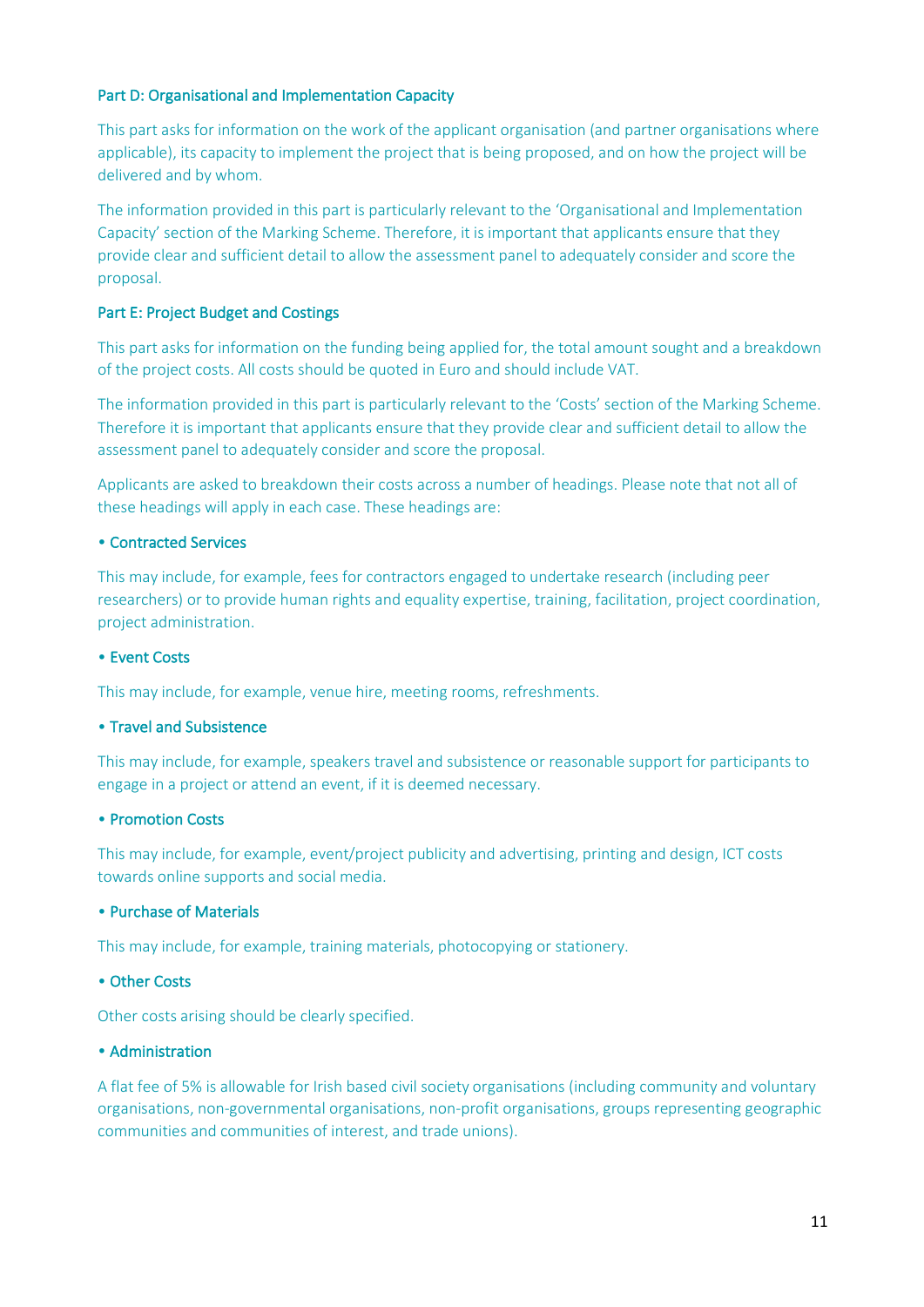#### The following activities and costs are ineligible and will not be considered for funding:

- Organisation core costs, including salaries of existing staff and overheads;
- Costs not related to the project outlined in the application;
- Retrospective costs activity that has already been undertaken prior to the date of application approval;
- Funding of post-graduate theses;
- The purchase of IT or other office equipment or general office supplies;
- Fundraising activities;
- Elements already funded from other sources;
- Projects or activities that give rise to commercial activity or profits.

#### Part F: Mandatory Declarations

In this part, applicants are required to confirm their understanding and acceptance of the Freedom of Information provisions that will apply in respect of applications under this Grant Scheme.

Applicants are also required to confirm that they understand and accept a Disclaimer to the effect that the Irish Human Rights and Equality Commission shall not be liable to the applicant or to any other part in respect of any loss, damage or costs arising directly or indirectly from: (a) the application or the subject matter of the application; (b) the rejection for any reason of the application.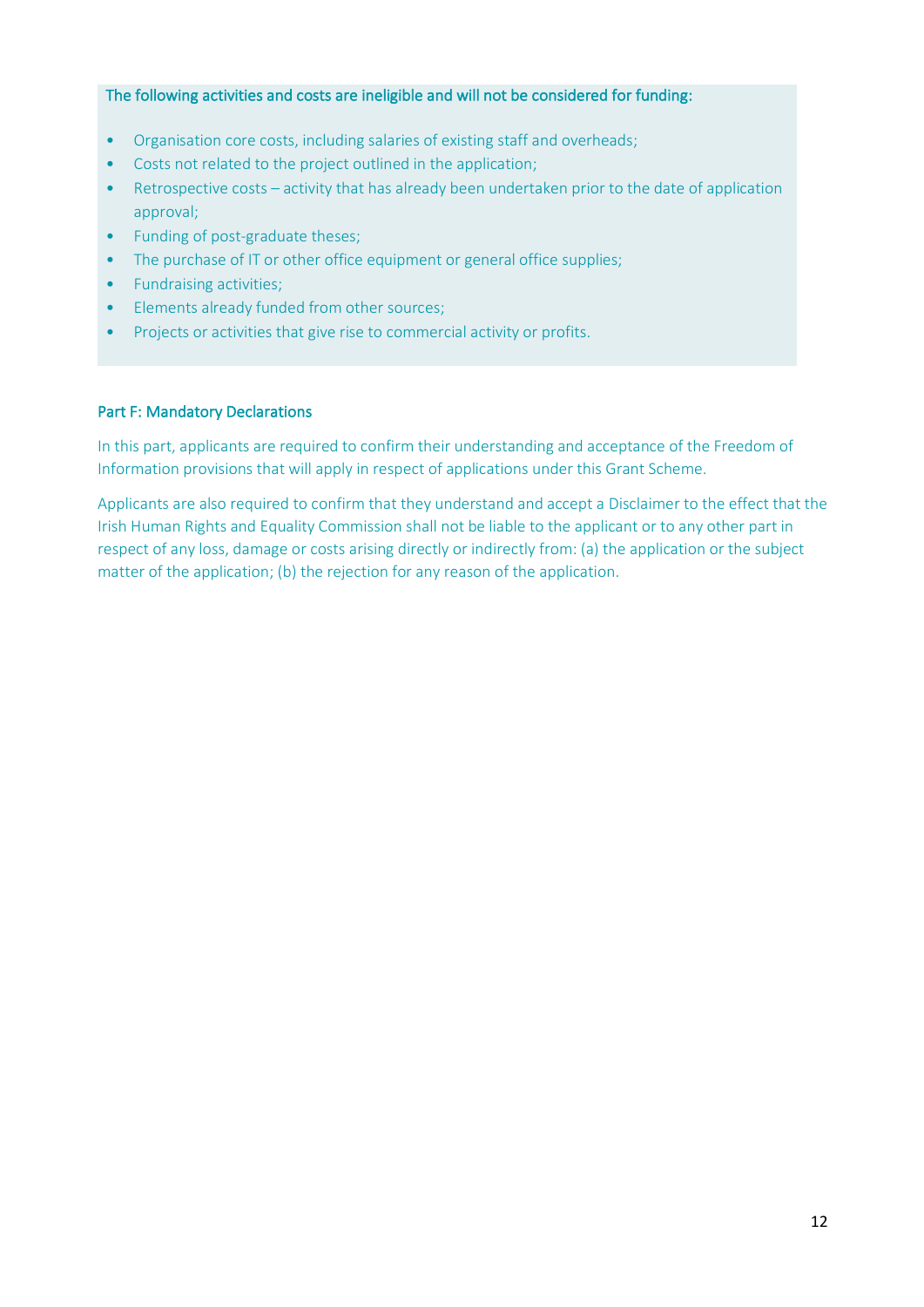# 4. Assessment and Awards

# 4.1 Evaluation of Applications

All applications will be screened to check eligibility. In order to be eligible applications must:

- Be submitted on time;
- Be completed in full;
- Be submitted by an eligible applicant.

All eligible applications received will be assessed by a panel convened for that purpose. The assessment panel for the 'Human Rights & Equality Grant Scheme 2019' will comprise of relevant staff of the Commission and independent external expertise.

#### 4.2 Assessment Criteria and Scoring

Eligible applications will be assessed according to the following criteria and marking scheme:

• Quality and relevance of the proposal to promoting and advancing work on housing, health and/or decent work from a human rights and equality perspective (50 marks);

- Organisational and Implementation Capacity (30 marks);
- Costs (20 marks).

Further details of this marking scheme are set out in Annex C below.

# 4.3. Notice of Outcome

All applicants, successful and unsuccessful, will be informed by letter or email of the outcome of the assessment process.

# 4.4 Conditions of Offer

Successful applicants will be required to enter into a Grant Agreement, which will include but is not limited to:

- Confirmation of receipt of a valid and in date tax clearance certificate;
- Start date and completion date for the project;
- A statement of activities and actions to be delivered;
- Funding amount and funding draw down arrangements;
- Project review, reporting and financial requirements;
- Vouched expenditure requirements, including invoices and proof of payment;
- Specific requirements of applicants in relation to publicity, use of logos etc.
- A signed declaration to confirm that the organisation is not receiving funding from other public funds for this project.
- Activities funded under the grant scheme must be completed within twelve months of signing a grant agreement.

The signed Grant Agreement and all relevant documentation must be returned no later than three weeks after receipt of the agreement from the Commission.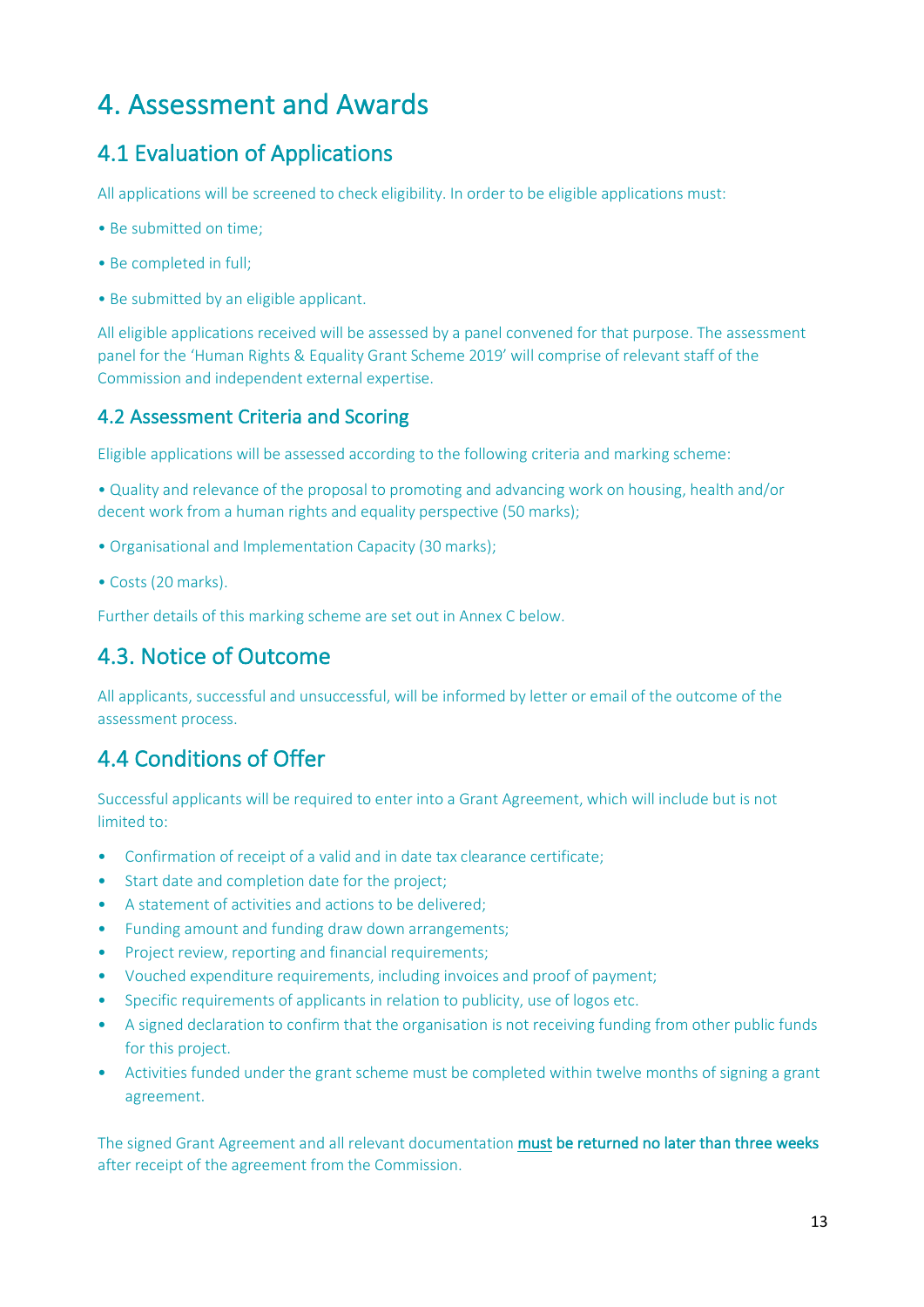# 4.5 Payment of Grant

Arrangements for drawdown of grants is on the basis of vouched expenditure, this means the Grant Recipient must state formally that all expenditure is receipted and accounted for. Full financial requirements will be specified in the Grant Agreement. Funding will be paid in a minimum of two instalments. Final payments in each case will only be made upon completion of the project, and receipt of the Project and Financial Reports where all costs being claimed are vouched for.

### 4.6 Monitoring and Interim Reporting

Grant recipients are required to submit a short bi-monthly financial and performance report, setting out any expenditure, accompanied by vouched receipts and any progress made in the implementation of the project. These reports should be accompanied by a letter of assurance signed at management level in the organisation.

### 4.7 Final Project and Financial Report

The Final Project Report will set out a brief description of the project, and will include the following:

- A summary of actions and activities undertaken;
- Project results, achievements or outcomes;
- An assessment of how the project objectives have been met.

The Final Financial report will set out the total expenditure for the project and be accompanied by any outstanding vouched receipts and paid invoices.

The Commission also request a copy of any published material from the project.

### 4.8 Review by the Irish Human Rights and Equality Commission

The Irish Human Rights and Equality Commission reserves the right to conduct a review of the impact of its grants programme. Successful applicants will be asked to confirm that they will cooperate with such a review should it be undertaken.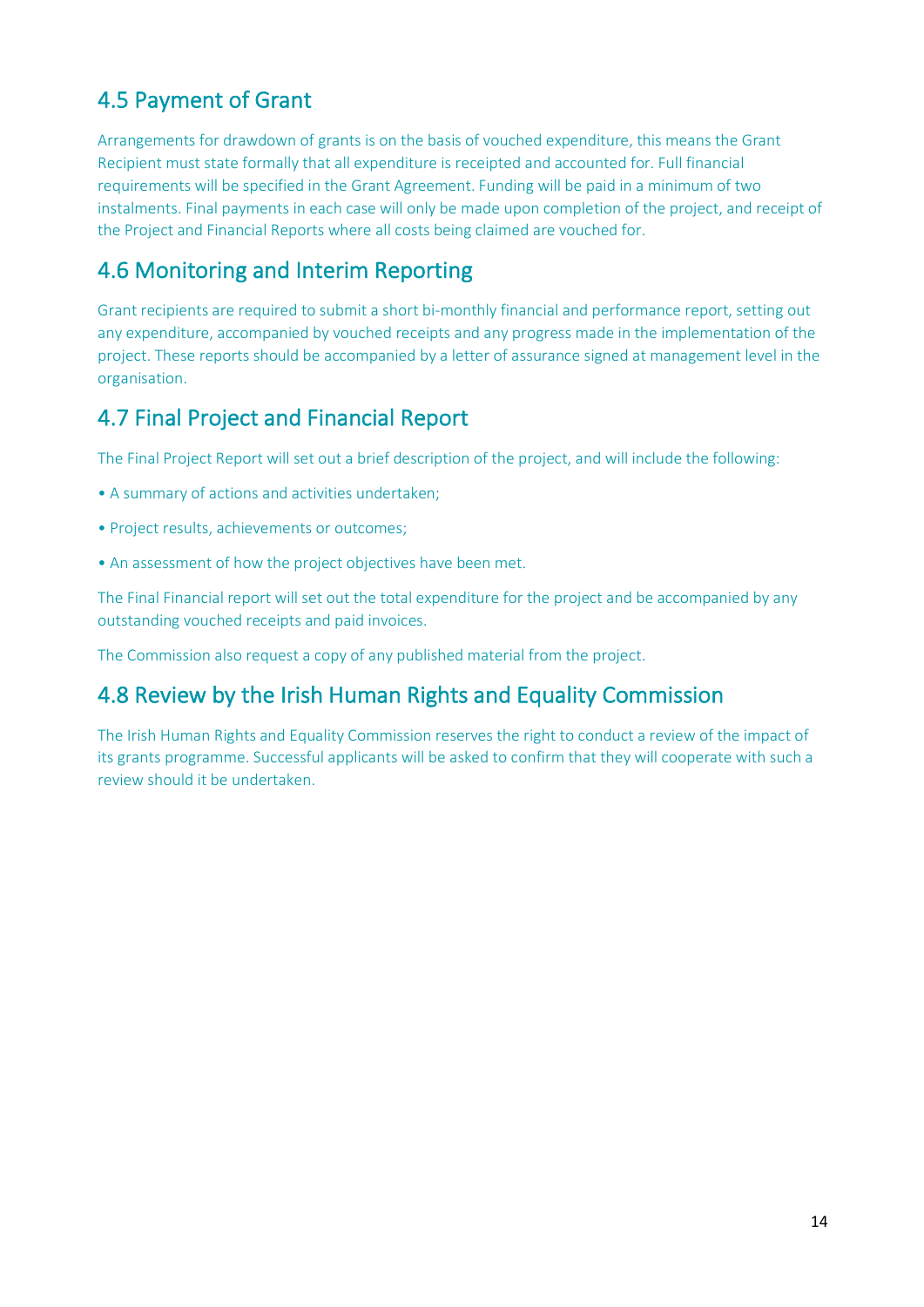# 5. IHREC Grant Application Support

Should you have any questions or queries about any aspect of the Grants Scheme, please contact the Grants Team who will be very happy to help you at grants@ihrec.ie with the subject line 'Human Rights & Equality Grant Scheme 2019'.

You can also write in to: Human Rights & Equality Grant Scheme 2019, Irish Human Rights and Equality Commission, 16-22 Green Street, Dublin 7, D07 CR20.

Please note that once a grant application has been submitted, the Commission will not enter into individual or written correspondence and will not be in a position to review any eligibility issues with applicants.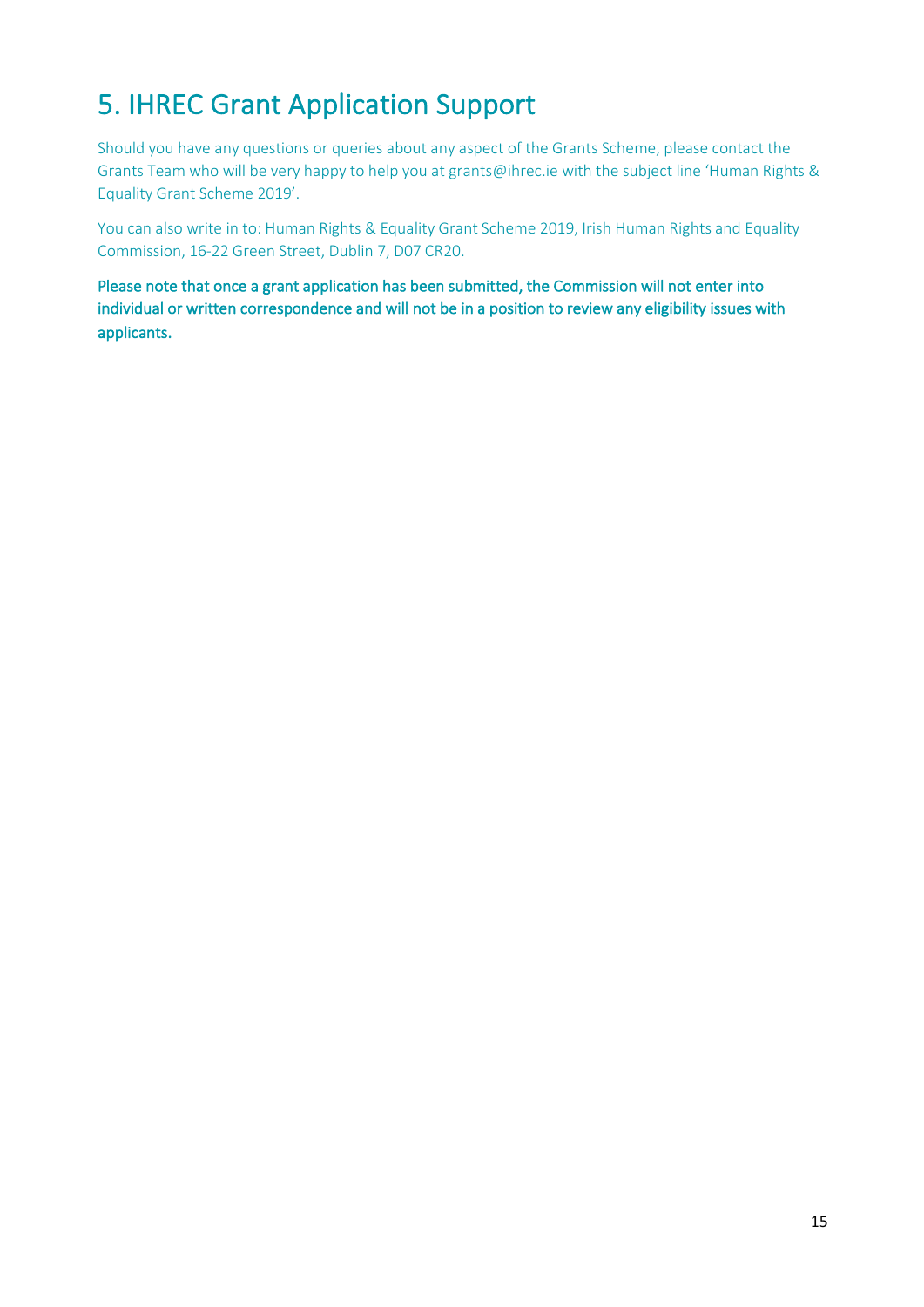# Annex A: What are Social and Economic Rights to housing, health and decent work

The Irish Human Rights and Equality Commission has prioritised the social and economic rights to health, housing and decent work in its 2019-2021 Strategy Statement. The Commission has also committed itself to strengthen its relationship with civil society and foster an enabling environment for human rights development. It has prioritised increased awareness of human rights and understanding of the means to vindicate them by people facing the greatest barriers to justice.

In this context, the Human Rights and Equality Grants Scheme 2019 is a mechanism to support civil society to promote and advance economic and social rights and equality in relation to housing, health and decent work.

### Where are human rights, including the social and economic rights to housing, health and decent work, found?

Human rights are usually set out in law. They are found in international (mainly United Nations), regional (European Union or Council of Europe) law and treaties, or at national level, in the case of Ireland, in the Constitution and national law. 12

At the international level, Ireland has ratified a number of international human rights treaties or conventions, including the international covenant on economic, social and cultural rights (ICESCR), which sets out the rights to housing, health and decent work. While ICESCR has not been incorporated into Irish law, which means it is not legally enforceable before the Irish Courts, Ireland is obliged through its laws and policies to ensure that the rights set out in ICESCR are respected, protected and fulfilled in the State.

This means that Ireland must take a proactive role to realise these rights, involving commitments of financial and material resources. Since these resources might not necessarily be directly available, the implementation of economic, social and cultural rights can be undertaken progressively over time.<sup>13</sup>

Other international treaties protect the rights of specific groups, such as women<sup>14</sup>, children<sup>15</sup>, people with disabilities<sup>16</sup>, and people from ethnic and religious minorities and migrant backgrounds<sup>17</sup>. These treaties also recognise social, economic and cultural rights including housing, health and work, and give particular guidance to States including Ireland on how they can be safeguarded and vindicated for these groups.

 <sup>12</sup> *Human Rights Explained* IHREC 2015

https://www.ihrec.ie/app/uploads/download/pdf/ihrec\_human\_rights\_explained.pdf

<sup>13</sup> https://www.ohchr.org/Documents/Publications/FactSheet33en.pdf

<sup>&</sup>lt;sup>14</sup> UN Convention on the Elimination of All Forms of Discrimination Against Women (CEDAW)<sup>15</sup> UN Convention on the Rights of the Child (UNCRC)

<sup>16</sup> UN Convention on the Rights of Persons with Disabilities (UNCRPD)

<sup>&</sup>lt;sup>17</sup> International Convention on the Elimination of All Forms of Racial Discrimination (ICERD)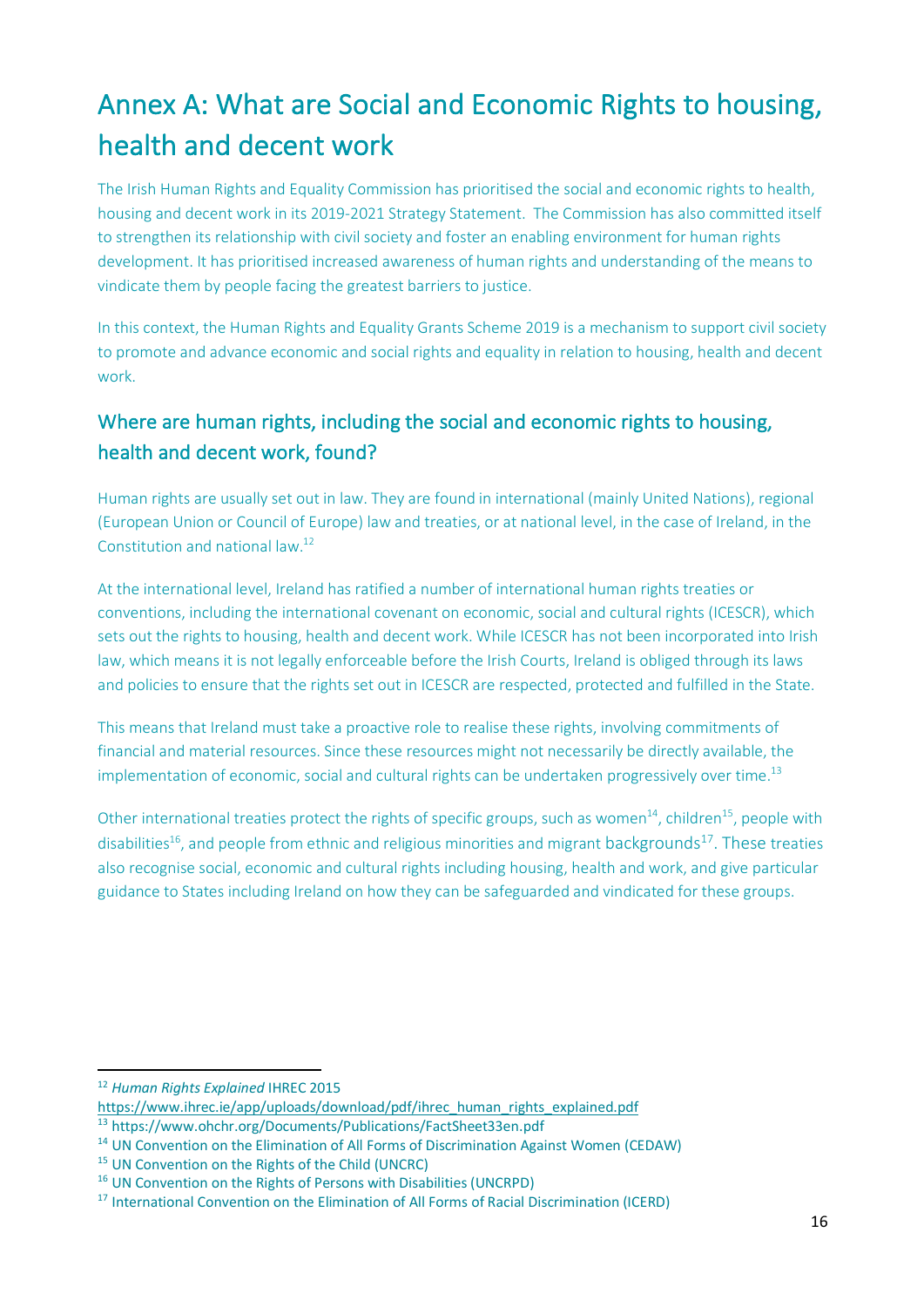Discrimination and inequality can also be a barrier to the realisation of human rights, such as the right to housing, health or decent work. In Ireland, the principle national laws prohibiting discrimination in relation to the access of services, or in relation to employment, are the Equal Status Acts 2000-2015 and the Employment Equality Acts 1998-2015. A summary of what is covered by these Acts is included in Annex B.

### What do the international standards on housing, health and work say?

#### Housing /Accommodation

Article 11 of the ICESCR recognises "the right of everyone to an adequate standard of living for himself and his family, including adequate food, clothing and housing, and to the continuous improvement of living conditions."

The human right to adequate housing is derived from the right to an adequate standard of living in international human rights law.<sup>18</sup> It applies to everyone: Individuals, as well as families, are entitled to adequate housing regardless of age, economic status, group or other affiliation or status and should not be subject to any form of discrimination.<sup>19</sup>

The right to housing should not be interpreted in a narrow sense, which equates it with, for example, having a roof over one's head or housing as a commodity. Rather it should be seen as the right to live somewhere in security, peace and dignity.<sup>20</sup> This right must be read as referring not just to housing but to adequate housing and accommodation. This should be understood to require "adequate privacy, adequate space, adequate security, adequate lighting and ventilation, adequate basic infrastructure and adequate location with regard to work and basic facilities - all at a reasonable cost".<sup>21</sup>

Certain aspects of the right that must be taken into account.<sup>22</sup> These are:

- *Legal security of tenure*
- *Availability of services, materials, facilities and infrastructure*
- *Affordability*
- *Habitability*
- *Accessibility*
- *Location*
- *Cultural Adequacy*

#### **Health**

Every human being is entitled to the enjoyment of the highest attainable standard of health in international human rights law.<sup>23</sup> The ICESCR provides the most comprehensive article on the right to health in international human rights law defining it as "the right of everyone to the enjoyment of the highest attainable standard of physical and mental health".<sup>24</sup> The right to health embraces a wide range of

<sup>&</sup>lt;sup>18</sup> General comment No. 4 at paragraph 1, Committee on Economic social and Cultural Rights.  $19$  General comment No. 4 at paragraph 6, Committee on Economic social and Cultural Rights.

<sup>&</sup>lt;sup>20</sup> General comment No. 4 at paragraph 7, Committee on Economic social and Cultural Rights.

<sup>&</sup>lt;sup>21</sup> General comment No. 4 at paragraph 7, Committee on Economic social and Cultural Rights.

<sup>&</sup>lt;sup>22</sup> General comment No. 4 at paragraph 8, Committee on Economic social and Cultural Rights.

<sup>&</sup>lt;sup>23</sup> General Comment No. 14 at paragraph 1, Committee on Economic social and Cultural Rights.

<sup>24</sup> https://www.ohchr.org/en/professionalinterest/pages/cescr.aspx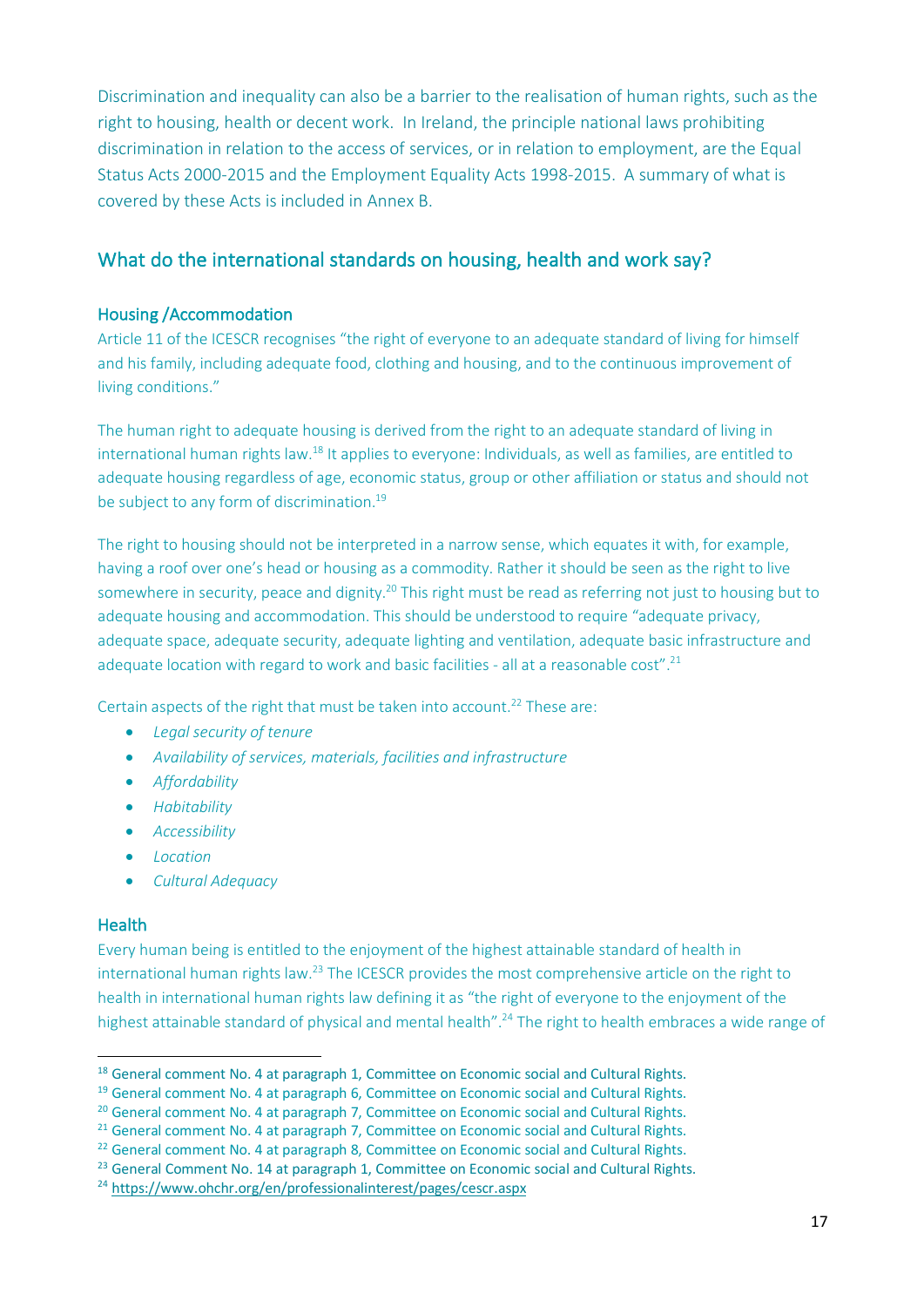socio-economic factors that promote conditions in which people can lead a healthy life, and extends to the underlying determinants of health, such as food and nutrition, housing, access to safe water and sanitation, safe and healthy working conditions, and a healthy environment.

The right to health contains the following interrelated, essential elements<sup>25</sup>:

- a) *Availability.* Functioning public health and health-care facilities, goods and services, as well as programmes, have to be available in sufficient quantity within the State party.
- b) *Accessibility.* This has four overlapping dimensions:
	- Non-discrimination: health facilities, goods and services must be accessible to all, especially the most vulnerable or marginalized sections of the population.
	- Physical accessibility
	- Economic accessibility and affordability
	- Information accessibility: accessibility includes the right to seek, receive and impart information and ideas concerning health issues.
- c) *Acceptability.* All health facilities, goods and services must be respectful of medical ethics and culturally appropriate
- d) *Quality.* As well as being culturally acceptable, health facilities, goods and services must also be scientifically and medically appropriate and of good quality*.*

#### Decent work

Article 6 of the ICESCR provides that states must recognise the "the right to work, which includes the right of everyone to the opportunity to gain his living by work which he freely chooses or accepts" and calls for states to take "appropriate steps to safeguard this right."<sup>26</sup> These steps may include "technical and vocational guidance and training programmes, policies and techniques… under conditions safeguarding fundamental political and economic freedoms to the individual."

Article 7 goes on to recognise the "the right of everyone to the enjoyment of just and favourable conditions of work" which include: "Fair wages and equal remuneration for work of equal value" with a particular focus on women; "Equal opportunities for promotion"; "Rest, leisure and reasonable limitations of working hours".27

The Irish Human Rights and Equality Commission has adopted the definition of decent work set out by the International Labour Organisation<sup>28</sup>: It "Involves opportunities for work that is productive and delivers a fair income, security in the workplace and social protection for families, better prospects for personal development and social integration, freedom for people to express their concerns, organize and participate in the decisions that affect their lives and equality of opportunity and treatment for all women and men."

 $\overline{a}$ 

<sup>&</sup>lt;sup>25</sup> General Comment No. 14 at paragraph 12, Committee on Economic social and Cultural Rights.

<sup>26</sup> https://www.ohchr.org/en/professionalinterest/pages/cescr.aspx

 $27$  Ibid.

<sup>&</sup>lt;sup>28</sup> Decent Work (webpage) International Labour Organisation https://www.ilo.org/global/topics/decent-work/lang-en/index.htm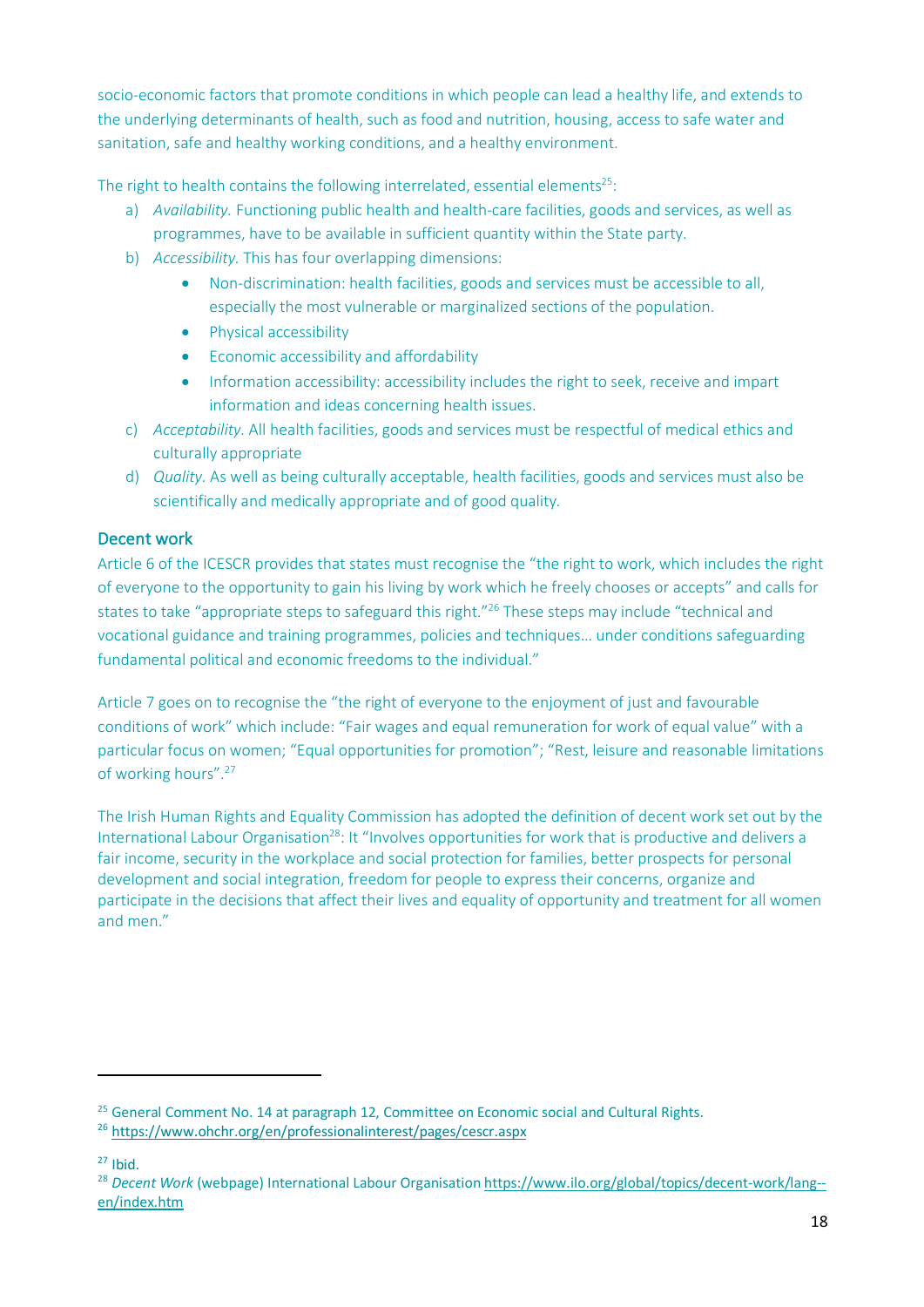# Annex B: Equality legislation as it relates to Economic and Social Rights

Irish and European Union law prohibits discrimination in employment and in access to and use of goods and services including housing and health services. The protected grounds under the Employment Equality Acts 1998-2015 and the Equal Status Acts 2000-2015 are as follows:

#### Employment Equality Acts 1998-2015

The Employment Equality Acts 1998-2015 *('EEA')* prohibit discrimination, harassment and sexual harassment in employment, including vocational training and work experience.

The nine protected grounds under the EEA are gender, civil status, family status, sexual orientation, disability, age, race, religion and membership of the Traveller community.

For example, under the EEA an employer is obliged to take appropriate measures to enable a person who has a disability: to have access to employment; to participate or advance in employment; or to undertake training unless the measures would impose a disproportionate burden on the employer. Appropriate measures are effective and practical measures to adapt the employer's place of business including: the adaptation of premises and equipment; patterns of working time; distribution of tasks; or the provision of training or integration resources.

Under the EEA employers can take positive action with a view to ensuring full equality in practice between employees on all of the nine protected grounds.

The EEA provide for equal pay for like work in respect of all of the grounds. Like work is defined as work that is the same, similar or work of equal value.

The EEA prohibit any form of advertising, which indicates an intention to discriminate or might be reasonably understood to indicate such an intention.

#### Equal Status Acts 2000-2015

The Equal Status Acts 2000-2015 *('ESA')* prohibit discrimination, harassment, and sexual harassment in access to and use of goods and services, accommodation and education.

The nine protected grounds under the ESA are gender, civil status, family status, sexual orientation, disability, age, race, religion and membership of the Traveller community.

The ESA also protect people in receipt of rent supplement, housing assistance payments or other social welfare payments against discrimination when they are accessing accommodation or related services and amenities.

People cannot discriminate when they are providing goods and services to the public (or a section of the public) whether these are free or where the goods and services are sold, hired or rented or exchanged.

The ESA require reasonable accommodation of people with disabilities. 'Reasonable accommodation' means providing special treatment or facilities to make sure that people with a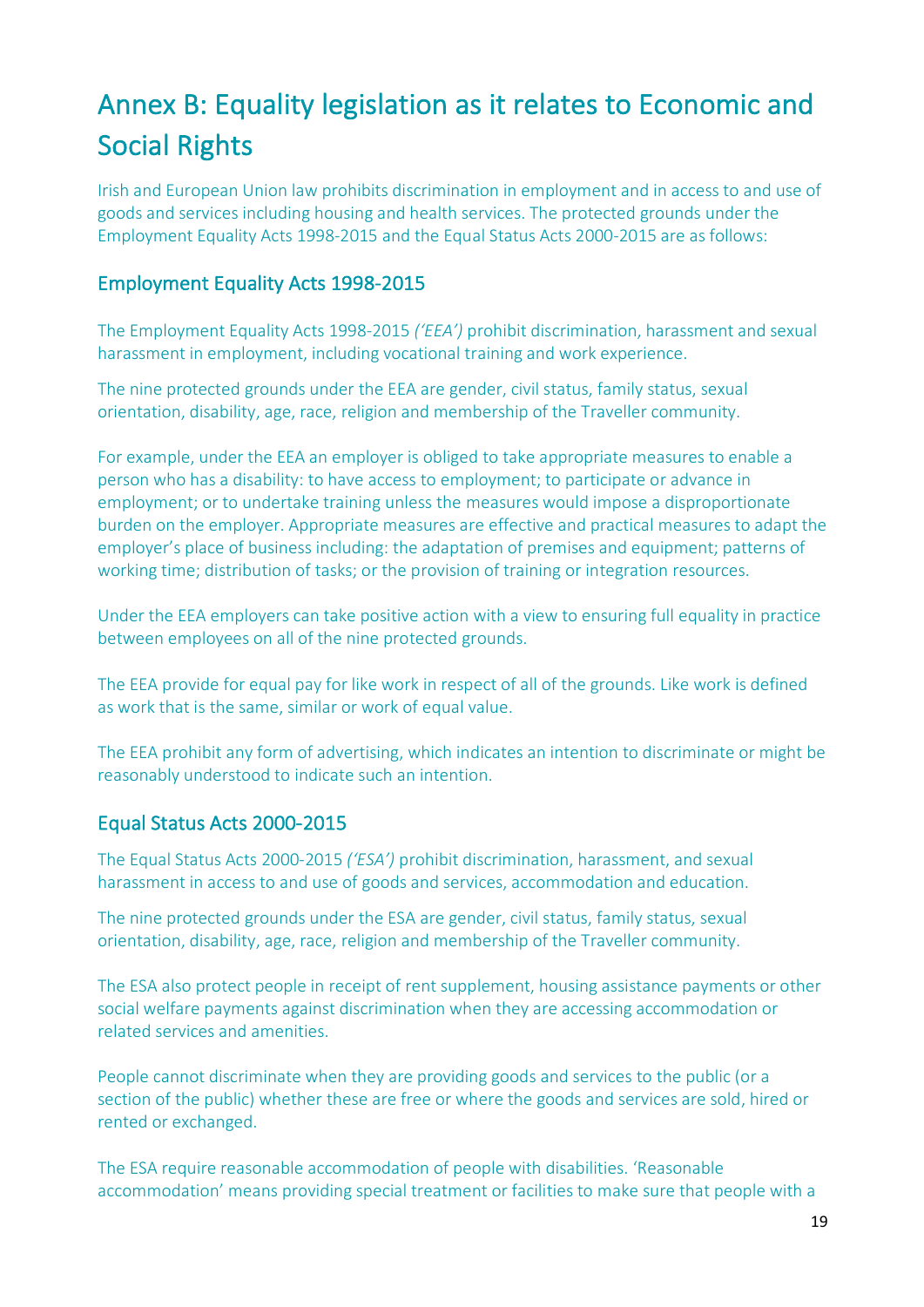disability can avail of goods and services , so long as these do not have more than a nominal cost. What amounts to nominal cost will depend on the circumstances such as the size and resources of the body involved.

The ESA allow preferential treatment or the taking of positive measures which are bona fide intended to: promote equality of opportunity for disadvantaged persons under the grounds; cater for the special needs of persons, or a category of persons who because of their circumstances, may require facilities, arrangements, services or assistance.

It is illegal under the ESA to publish or display an advertisement that indicates that certain people or groups would be treated less favourably.

For further information on the Equality Acts please visit our website: https://www.ihrec.ie/guides-and-tools/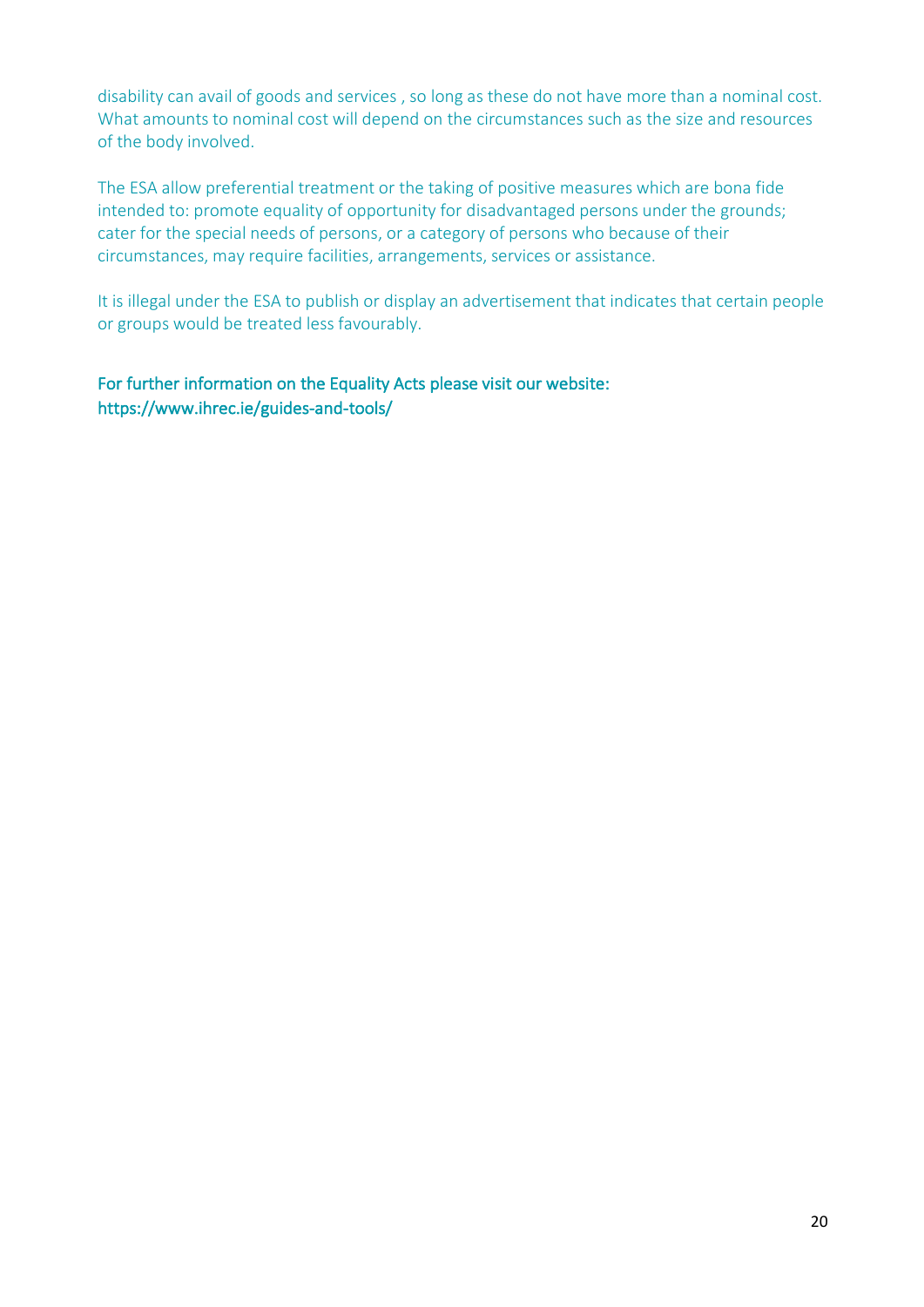# Annex C: Marking Scheme

| <b>Criteria</b>                                           | <b>Description</b>                                                                                                                                                                                                                                                                                                                                                                                                                                                                                                                                                                                                                                                                                                                                                                                                                                                                                                                                   | Max mark available |
|-----------------------------------------------------------|------------------------------------------------------------------------------------------------------------------------------------------------------------------------------------------------------------------------------------------------------------------------------------------------------------------------------------------------------------------------------------------------------------------------------------------------------------------------------------------------------------------------------------------------------------------------------------------------------------------------------------------------------------------------------------------------------------------------------------------------------------------------------------------------------------------------------------------------------------------------------------------------------------------------------------------------------|--------------------|
| <b>Quality and</b><br><b>Relevance of the</b><br>Proposal | Quality and relevance of the proposal to<br>$\bullet$<br>promoting and advancing work on housing,<br>health and/or decent work from a human rights<br>and equality perspective.<br>Is there a clear rationale about why the specific<br>۰<br>issues and/or target group(s) outlined in the<br>proposal were selected?<br>Is the proposal informed by a methodology or<br>٠<br>relevant sources such as data, research and<br>official documents?<br>Clear approach, clear actions or activities, and<br>potential outcomes anticipated as a result of the<br>proposed project.<br>Are actions or activities realistic?<br>Is there clarity in terms of what the proposal<br>۰<br>hopes to achieve (outcomes) in relation to<br>advancing social and economic rights to health,<br>housing and/or decent work?<br>Does the proposal aim to identify or address<br>٠<br>gaps in the realisation of the right to housing,<br>health and/or decent work? | 50                 |
| Organisational and<br>implementation<br>capacity          | The feasibility and credibility of the proposal plan:<br>Are the actions or activities realistic and achievable<br>in terms of realising expected outcomes and in<br>terms of implementation within the timeframe?<br>Capacity to complete the project to a high standard<br>within the timescale<br>Is there evidence of a good track record and<br>tangible results from previous projects,<br>including lessons learned? Experience of<br>managing projects.<br>Does the application make clear the<br>$\bullet$<br>organisation's capacity to implement the<br>proposal?                                                                                                                                                                                                                                                                                                                                                                         | 30                 |